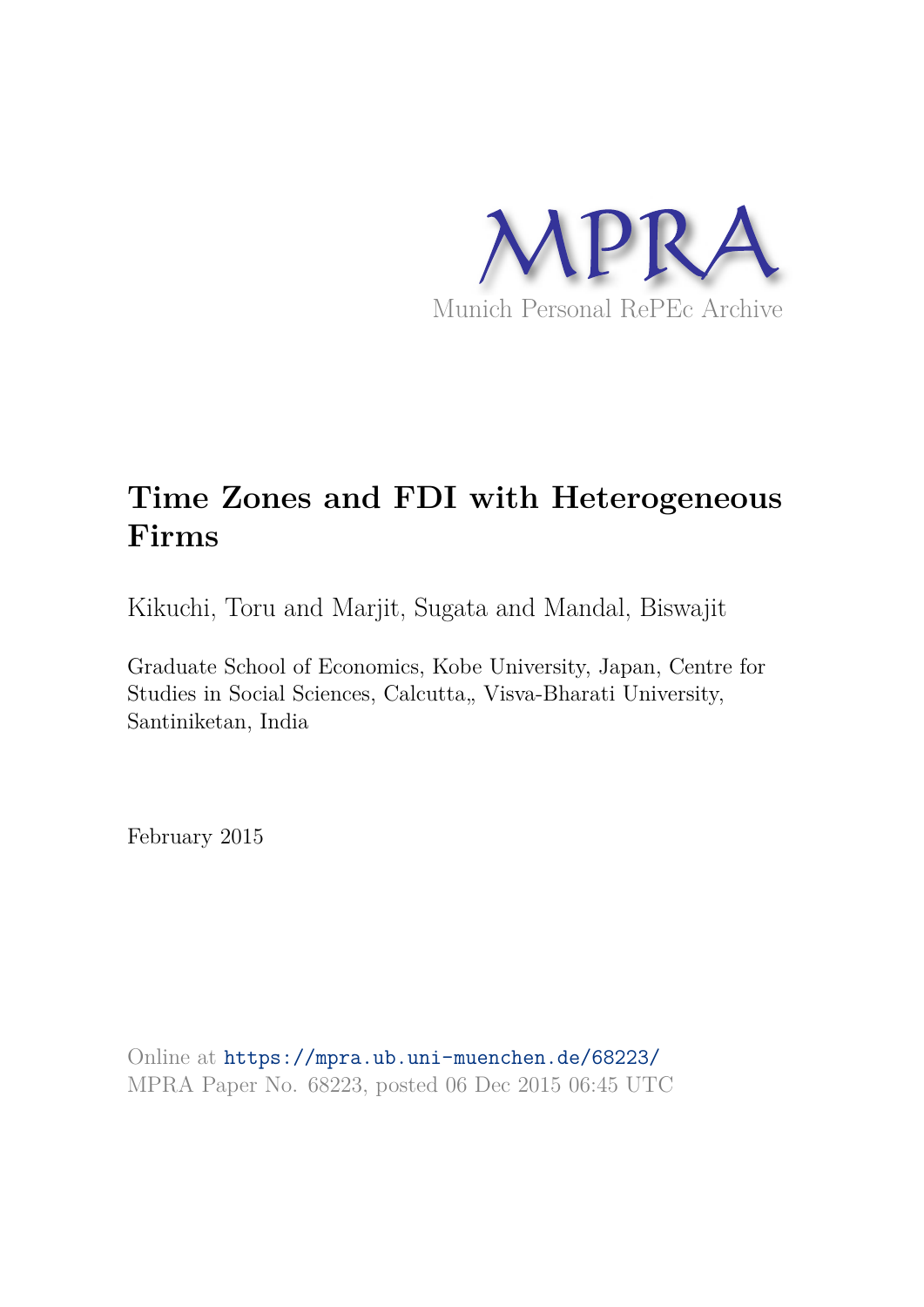# Time Zones and FDI with Heterogeneous Firms\*

Toru Kikuchi *Graduate School of Economics, Kobe University, Japan* Sugata Marjit *Centre for Studies in Social Sciences, Calcutta, India*  Biswajit Mandal *Visva-Bharati University, Santiniketan, India*

#### **ABSTRACT**

Based on Helpman *et al.* (2004) we propose a simple two-country (Home and Foreign) model with heterogeneous firms to capture the role of FDI via utilizing time zone differences. Two countries are located in different time zones and there is no overlap in daily working hours. It will be shown that productivities of the firms undertaking FDI are higher than the productivities of non-FDI firms. Although the results look quite similar with Helpman *et al.* (2004), the direction of service trade flow is totally different: Foreign subsidiaries of high- productivity firms serve the Home market.

#### *JEL classification:* **F12**

*Keywords:* Time Zones, FDI, Heterogeneous Firms

--------------------------------------------------------------------------------------------------------

<sup>\*</sup> In this paper we are essentially completing the work for Late Toru Kikuchi who was instrumental in developing the basic idea. Sugata Marjit acknowledges the financial assistance from the RBI endowment at CSSSC. Biswajit Mandal thankfully acknowledges the hospitality provided by the University at Albany-SUNY during his visit as C V Raman fellow. We also express thanks to the referee for some helpful comments and suggestions. However, we retain sole responsibility for any remaining errors.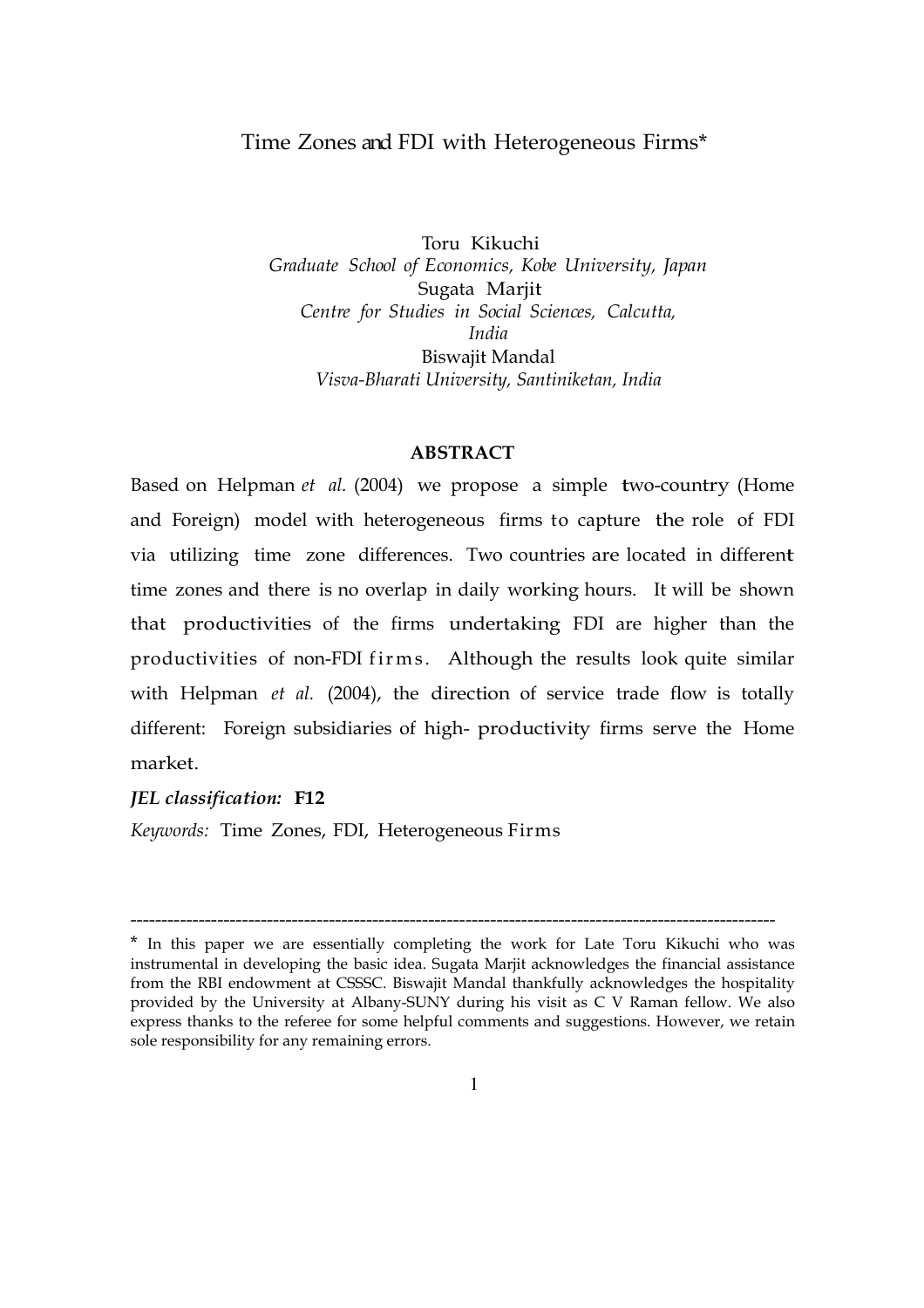# ABSTRACT

Based on Helpman *et al.* (2004) we propose a simple two-country (Home and Foreign) model with heterogeneous firms to capture the role of FDI via utilizing time zone differences. Two countries are located in different time zones and there is no overlap in daily working hours. It will be shown that productivities of the firms undertaking FDI are higher than the productivities of non-FDI firms. Although the results look quite similar with Helpman *et al.* (2004), the direction of service trade flow is totally different: Foreign subsidiaries of high- productivity firms serve the Home market.

# *JEL classification:* **F12**

*Keywords:* Time Zones, FDI, Heterogeneous Firms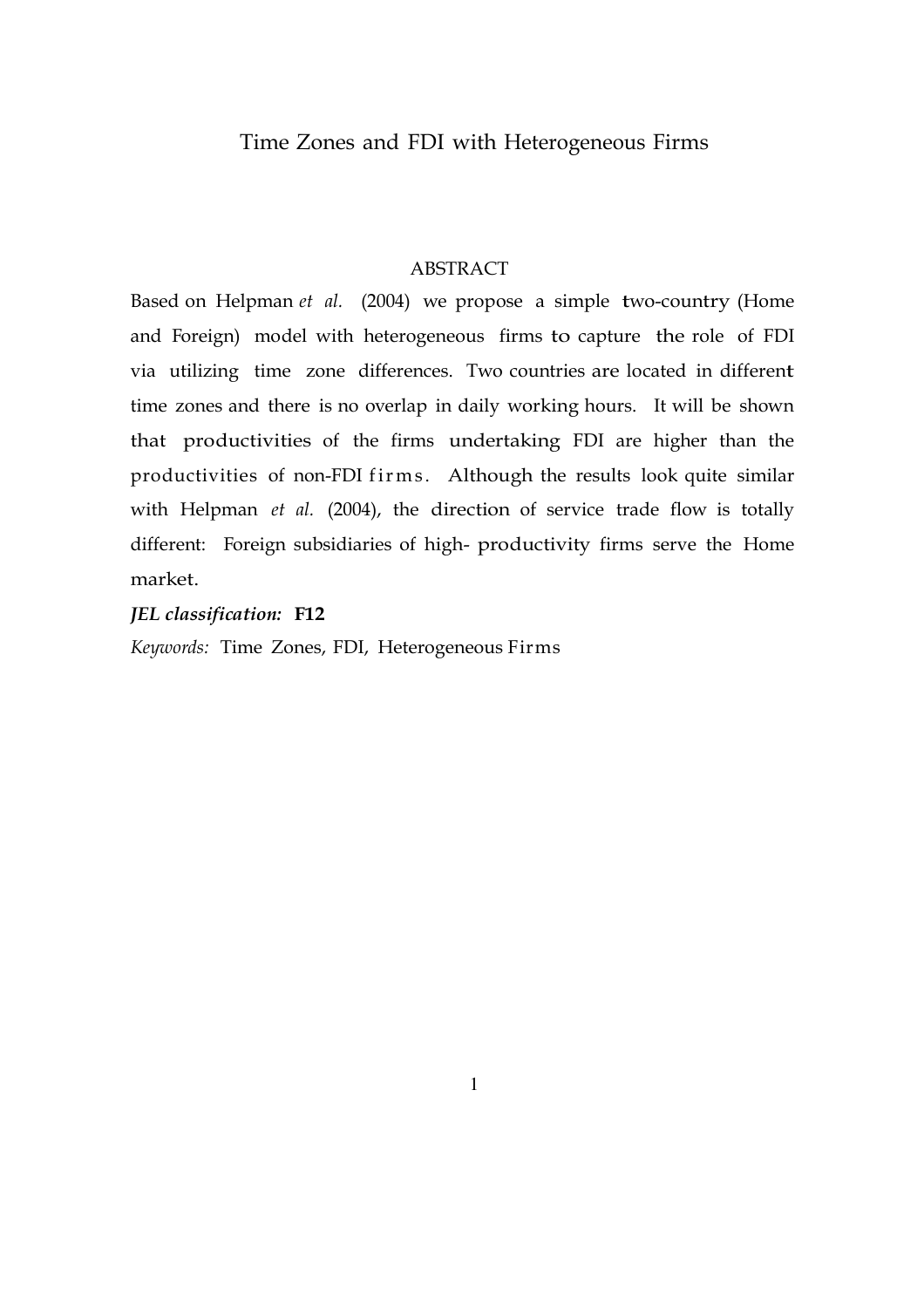# **1 . Introduction**

 $\overline{a}$ 

Since 1980s foreign direct investment (FDI) has grown astonishingly fast, even faster than international trade. Not only did the overall level of FDI increase, it has also been changed from investments in manufacturing to investment in services. Related to these, intra-firm trade of business services such as engineering, consulting, and software development that do not require physical shipments of products, have been playing major roles 1.

Following these changes, new types of FDI and service trade surfaced in the recent past. Such investment and trade are taking advantage of time zone differences between countries emerge. The semiconductor industry provides a prime example of this kind of trade. Brown and Linden (2009, pp. 87–91) wrote:

"Some chip companies with foreign design subsidiaries value the opportunity to design on a 24-hour cycle because of the enormous pressure to reach the market ahead of, or no later than, competitors. One established US chip company adopted a rolling cycle between design centers in the United States, Europe, and India. More common is the binational arrangement used by a Silicon Valley start-up that had all of its design beyond the initial specification done by a China subsidiary established within months of the company's founding.... The Silicon Valley staff would review Beijing's work from the previous day, then spend up to three hours on the phone (starting around 5 pm

 $^1$  A substantial amount of empirical research has also emerged very recently revolving around the idea of time zones and trade. This further strengthens the underlying encouragement to write this paper. A representative sample of empirical papers consists of Anderson (2012), Christen (2012), Costinot et al (2012), Dettmer (2011) etc.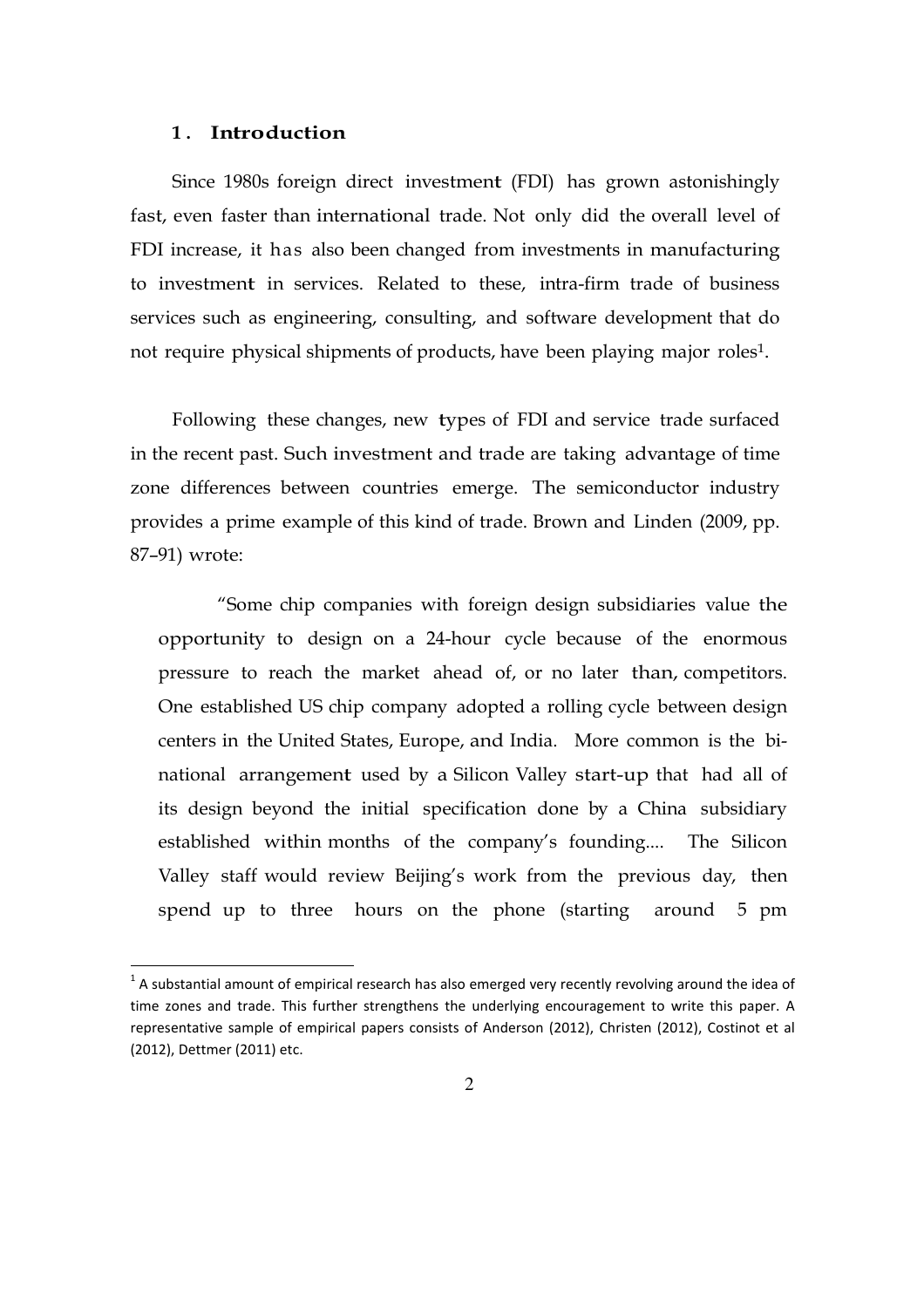California time) providing feedback and reviewing assignments for that day in Beijing. In a single-location firm this work-feedback cycle take two days instead of one."

Not only firms, but also consumers also prefer to consume services early taking the advantage of time zone differences. Ireland, pitching to host Europe's main international call centers, offers another example. Cairncross (1997, p. 219) emphasized the rise of the call-center service industry in Ireland, which is taking geographical advantage of being in between the U.S. and Europe.

To summarize above arguments: due to the communications revolution, time zone differences may become a primary driving force for service trade. Furthermore, these kinds of service trade invite new types of incentives for FDI. From home consumers'/firm's viewpoints, it is preferable that some subsidiaries locate at *distant* areas to serve the Home market. Although this point is at odds with the "proximity advantages" of FDI (e.g., Brainard, 1997), it seems to be important to consider these new types of FDI incentives. Related to these phenomena, Marjit (2007) examined the role of international time zone differences in a vertically integrated Ricardian framework. It has been shown there that time zone differences emerge as an independent driving force of international trade besides taste, technology and resource endowment.<sup>2</sup>

What remains, however, unanswered is the relationship between firmproductivity and FDI with time zone difference. Based on casual

<sup>&</sup>lt;sup>2</sup> Jones *et al.* (2005) also emphasize the role of time zone differences as a determinant of efficient worldwide division of labor. Furthermore, fragmentation of production stages and of service provision has been studied within a static trade-theoretic framework by Jones and Kierzkowski (1990), Grossman and Helpman (2005), Long, Riezman and Soubeyran (2005), Do and Long (2008).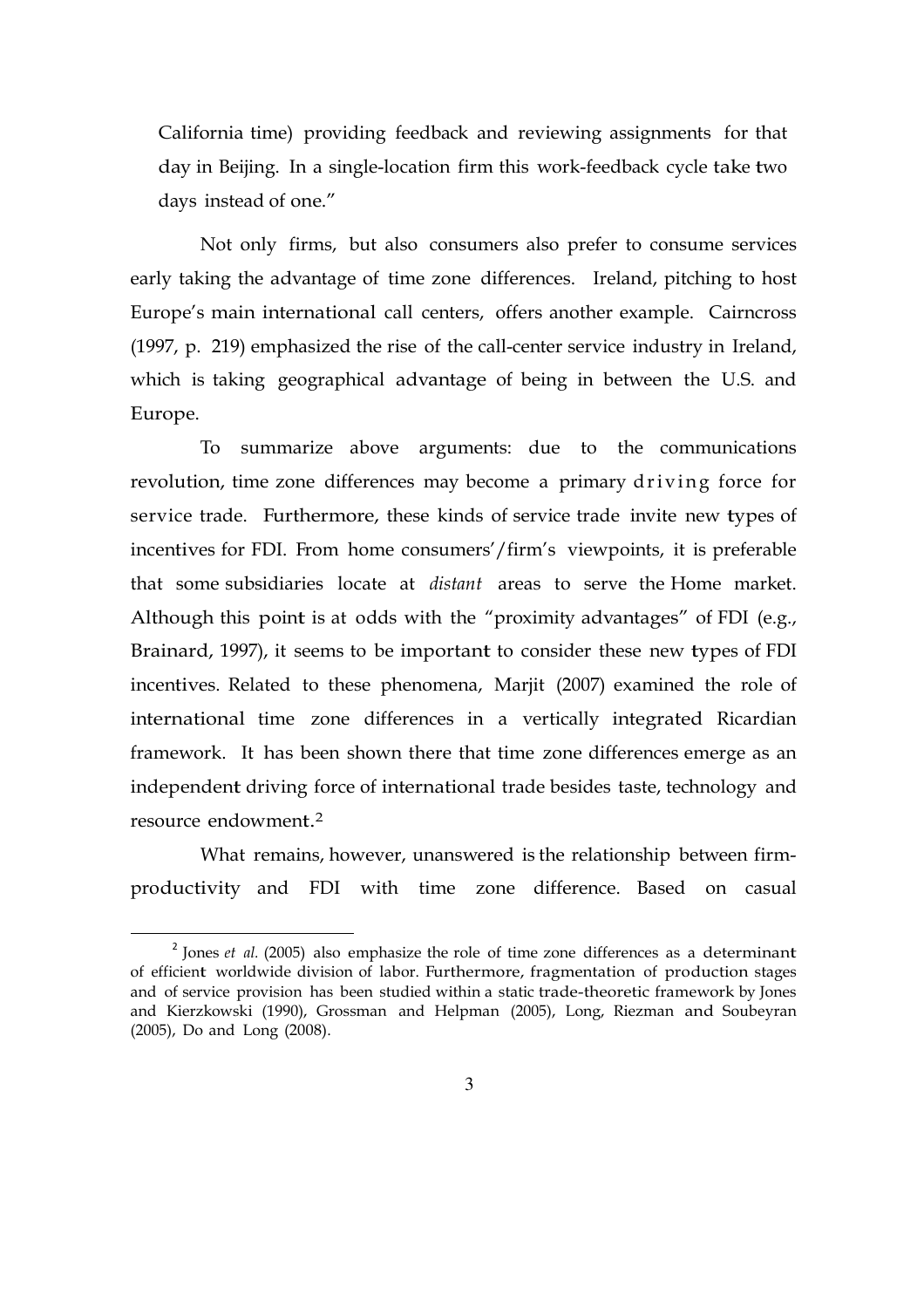e m piricism, we believe that time-saving technological improvement (e.g., utilization of communications networks such as the Internet) can trigger a series of events that leads to reallocations of industry structure via FDI. In the existing literature on FDI and firm heterogeneity, however, relatively few attempts have been made to address the role of time zone differences on FDI decisions<sup>3</sup>. This seems to suggest that the focus on "trade using different time zones" should be accompanied by a focus on firms' FDI decisions. Therefore, the main purpose of this study is to illustrate, with simple FDI model with heterogeneous firms, how a time-saving improvement in service trade using different time zones can have a huge impact on firms' FDI decisions.

For these purposes, based on Helpman *et al.* (2004), we propose a simple two-country model with heterogeneous firms that capture the role of FDI via utilizing time zone differences. Two countries (Home and Foreign) are assumed to be located in different time zones and there is no overlap in daily working hours. We further assume that both countries are small in nature. The key assumption of our model is that domestic service production requires two consecutive workdays and that products are ready for sale after two workdays- domestic delivery bears significant costs in terms of delay4. In contrast to this, the utilization of communications networks allows production in a foreign country with non-overlapping work hours, and service trade via networks enable a quick delivery and low shipping costs. In other words, imported services, whose production benefits

l

<sup>&</sup>lt;sup>3</sup> In an important contribution, Helpman *et. al.* (2004) show that the productivity of the firms undertaking FDI is higher than the productivity of the exporters. Following this, Mukherjee (2010) shows that the theoretical prediction of Helpman *et al.* (2004) may not hold. In addition, Helpman (2006) provided an excellent survey on the literature on FDI with heterogeneous firms.

 $4$  For related issues and modelling of such cost in time zones and trade context see Marjit (2007), Kikuchi et. al. (2013), Mandal et. al. (2014).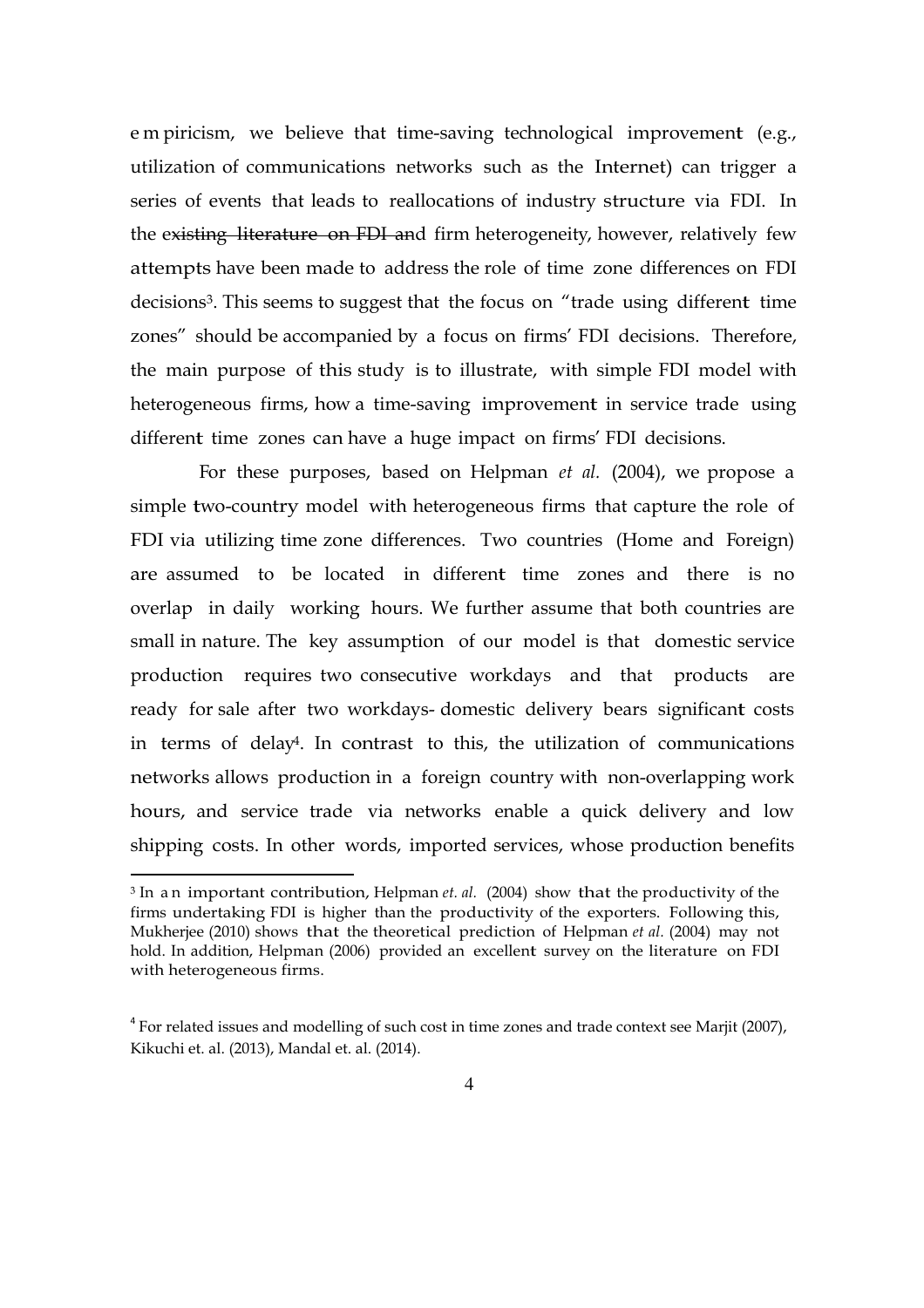from time zone differences, provide higher value than domestically produced service.

Based on the model outlined above, this study shows that productivity of the firms undertaking FDI is higher than the productivities of non-FDI firms. Although the results look quite similar with Helpman *et. al.*  (2004), the direction of service trade flow is totally different: foreign subsidiaries of high-productivity firms serve the Home market. In other words, in the sense of timeliness, building Foreign subsidiaries via FDI implies building subsidiaries closer to the Home market (see, Figure 1).This result is in contradiction with the conventional wisdom that asserts why foreign subsidiaries of high productive domestic firms via FDI serve the Foreign market. Whereas, in this paper, we primarily focus on how productivity of firms determines location of their production for serving their domestic market.

#### **2 . The Model and Basic Results**

Suppose there are two countries, Home and Foreign, which are endowed with one factor of production (labor). They are located in different time zones and there is no overlap in daily working hours: when Home's daytime working hours end, Foreign's daytime working hours begin (Figure 1).

There are two types of goods: a homogeneous good and a large variety of differentiated services. Only Home consumers demand the differentiated services, while both countries demand the homogeneous good.

The preference of the representative Home consumer are given by

$$
u = (1 - \beta) \log z + \frac{\beta}{\alpha} \log \left( \int_{\nu} [x(v)]^{\alpha} dv \right)
$$
 (1)

Where *z* is the consumption of the homogeneous good,  $x(v)$  is the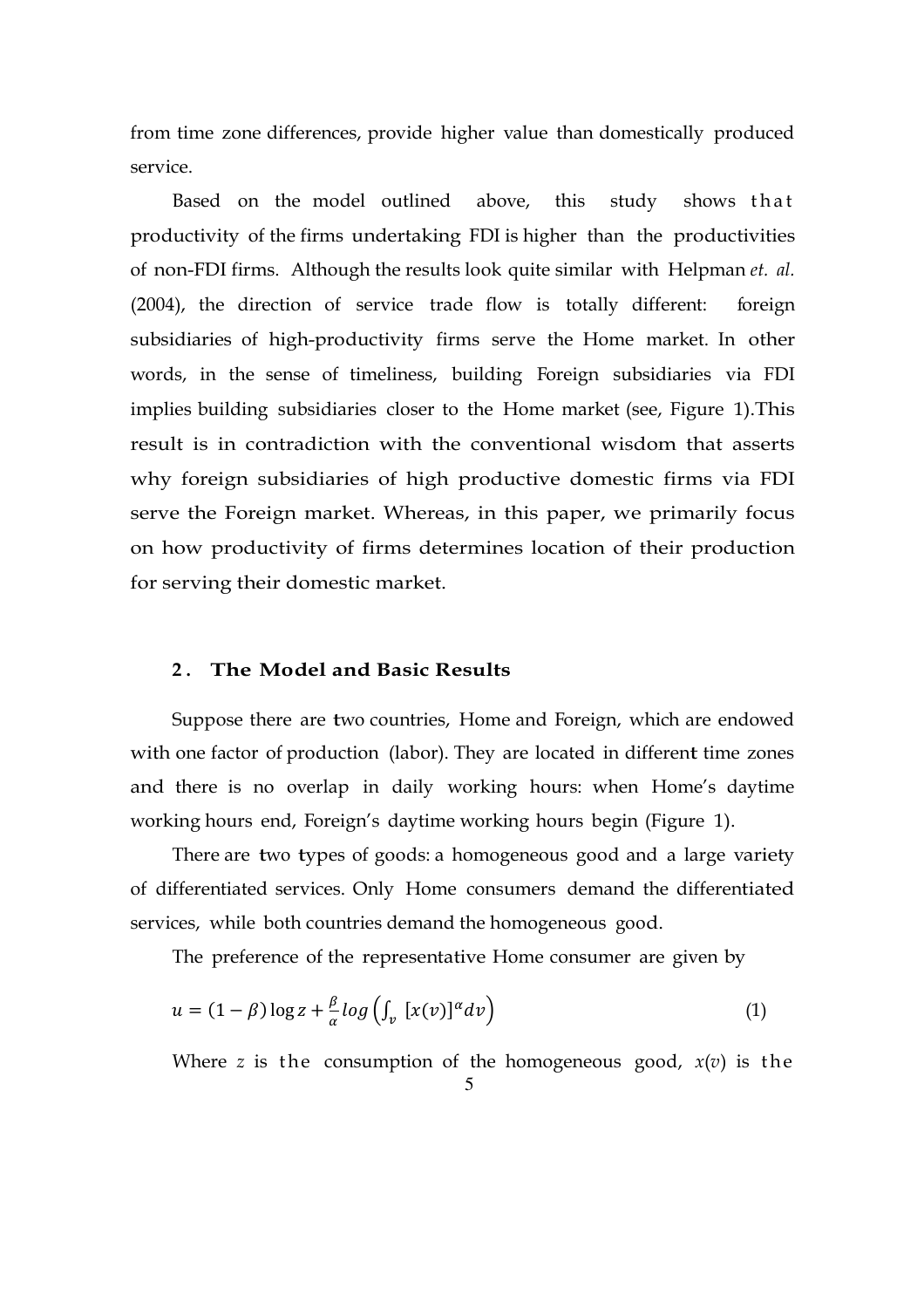consumption of variety *v*,  $\alpha = \frac{(\varepsilon - 1)}{\varepsilon}$  $\frac{(-1)}{\varepsilon}, \varepsilon > 1$  is the elasticity of substitution between varieties. Thus we have the following demand function for *x*:

$$
x(v) = A[p(v)]^{-\varepsilon}
$$
 (2)

$$
A = \frac{BE}{\int_0^n [p(v)]^{1-\epsilon} dv} \tag{3}
$$

where *E* is the aggregate level of spending in Home, *n* is the measure of service varieties available in Home, and  $p(v)$  is the consumer's price of variety *v*.

The homogeneous good is produced with constant returns, using labor as input. Units are chosen in such a way that one unit of labor produces one unit of output. As usual, no transport costs exist for the homogeneous good, which serves to tie down the wage rate. Also assume that the parameters of the model are such that both countries produce the homogeneous good. Thus, wages (hereafter set to unity) across countries are identical and constant.

Now let us turn to the differentiated services. To simplify the analysis, we assume that the difference in productivities of firms exists only for Home firms. To enter the industry, a firm bears the fixed costs of entry  $f_E$ , measured in labor units. An entrant then draws a labor-per-unit-output coefficient *a*  from a distribution *G*(*a*). Upon observing this draw, a firm may decide to exit and not to produce. If it chooses to produce domestically, however, it bears additional fixed overhead labor costs  $f<sub>p</sub>$ . On the other hand, if it chooses to serve the domestic (Home) market via foreign direct investment (FDI), it bears additional fixed costs  $f_I$  (e.g., build up communications networks between two countries). We assume

$$
f_l > f_D. \tag{4}
$$

The key assumption is that domestic production requires two workdays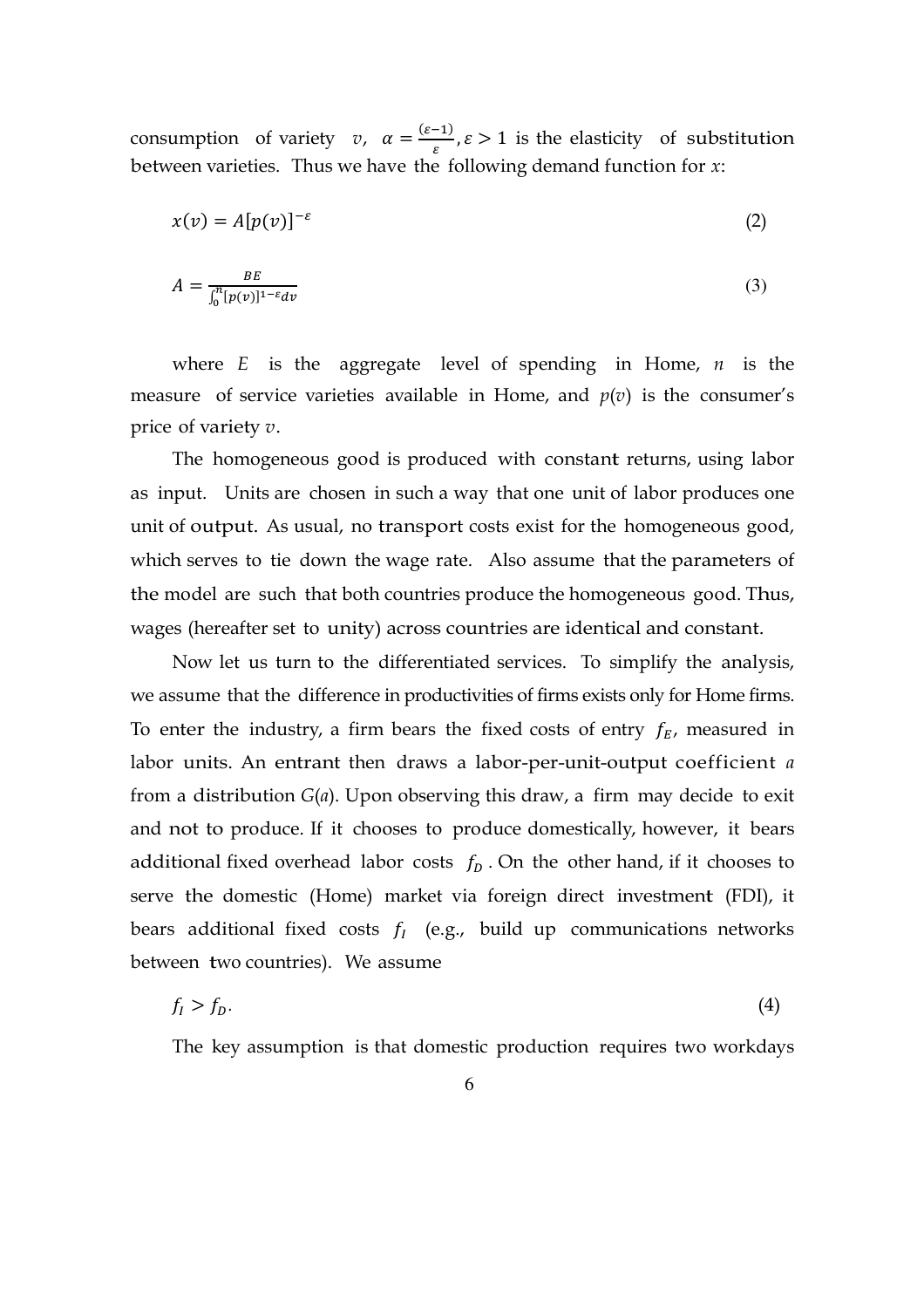and that service is ready for sale after two workdays - the delivery of domestic product or service involves significant costs in terms of delay. In contrast to this, utilization of communications networks allows partproduction in Foreign country with non-overlapping work hours, and trade via networks/Internet enables quick delivery. For these reasons, imported service products, whose production benefit from time zone differences provide higher value than domestically produced services.

In order to capture this point, we assume that shipment of products incurs the "iceberg" effect of delivery costs: to sell one unit of Foreign products in the Home market,  $\tau(\tau > 1)$  units must be shipped. Thus, the price of the Foreign services becomes  $\tau$  times higher than its original price. One can interpret  $\tau$  as a measure of the inverse of the "delivery timeliness" of Foreign products in the *Home* market: a lower value of *τ* implies a quicker delivery.

As mentioned above, domestic production are ready for sale after two workdays, whereas imported services whose production benefits from time zone differences are available sooner (see Figure 1). To parameterize the timing of delivery, we treat the utilization of communications networks (i.e., technological improvement) as a reduction in the delivery time of imported products (i.e., a decrease in  $\tau$  )<sup>5</sup>. Let us denote the Foreign services' delivery timeliness before technological change as  $\tau_1$  and that after change as  $\tau_2$ .  $\tau$ represents the cost of communication which is required when TZ difference is exploited. Then the following condition holds:

 $5 \tau$  depends only on ICT. ICT revolution reduces  $\tau$  and opens up the possibility of utilizing TZ difference.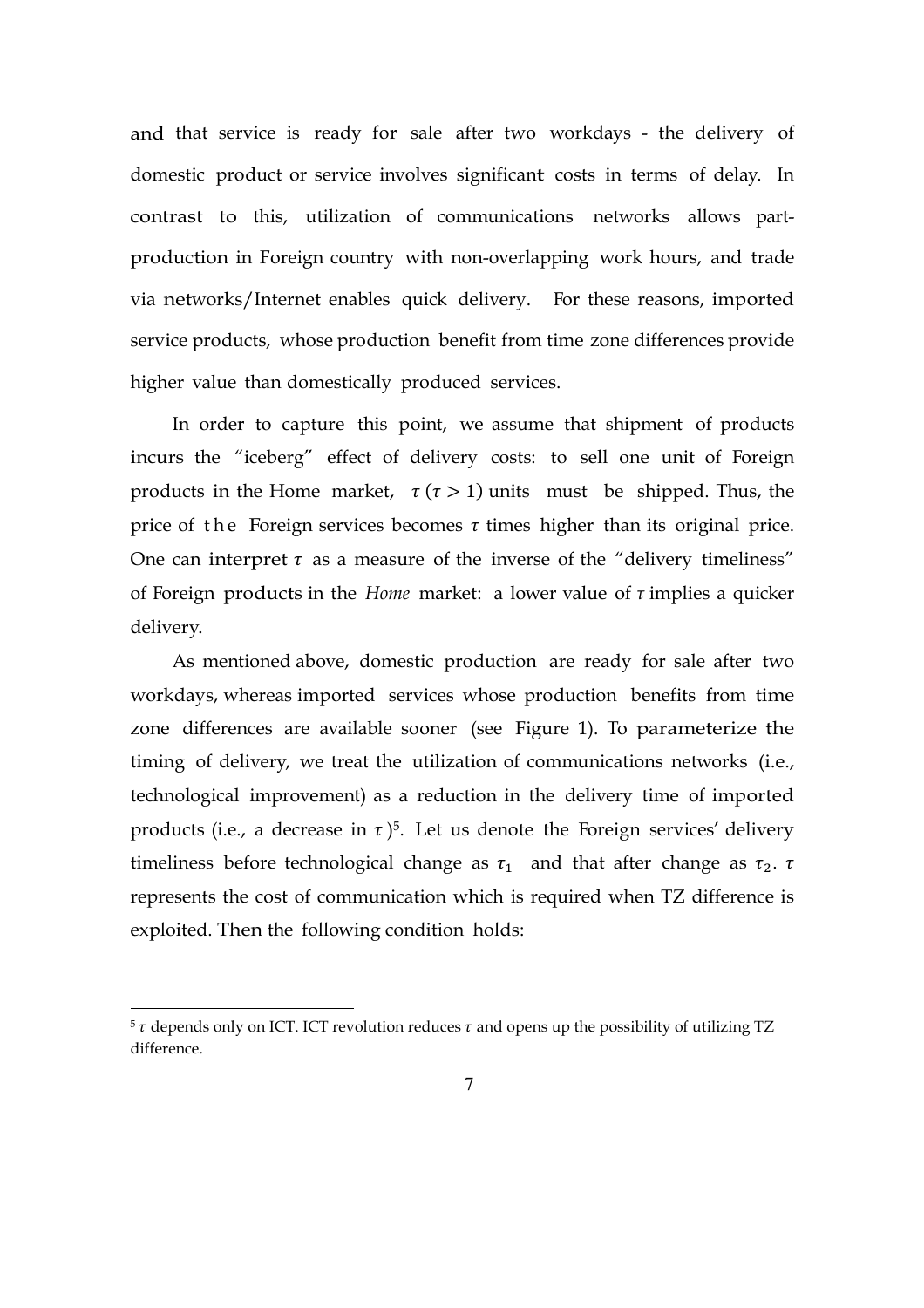$$
\tau_1 > \tau_2 \ge 1 \tag{5}
$$

Note that this effect comes not from lower production costs in Foreign, but from faster delivery. In other words, in a sense of timeliness, building Foreign subsidiaries via FDI implies building subsidiaries closer to the Home market (see, Figure 1).

As noted above, preferences (1) generate a demand function  $Ap^{-\varepsilon}$  for every brand of the service products, where the demand level A is exogenous from the point of view of the individual supplier. In this case, the brand of a monopolistic producer with labor coefficient a offers the price  $p = \frac{\delta a}{\alpha}$  $\frac{\pi}{\alpha}$  where  $\delta > 1$  represents the loss of valuation from consumer's perspective due to untimely delivery and *1/α* represents the markup factor. So essentially producers get a price equal to  $\frac{p}{\delta} < p$ .  $\delta$  gradually falls if consumers get the product early. This is a natural preference behavior of the consumers. As a result, the effective consumer price is  $\frac{\delta a}{\alpha}$  for domestically produced services, and is  $\frac{\tau_i a}{\alpha}$  for imported services.

Operating profits from domestic production for a firm with a laboroutput coefficient  $a$  is

$$
\pi_D = a^{1-\varepsilon}B - f_D \tag{6}
$$

$$
B = \frac{(1 - \alpha)A}{\alpha^{1 - \varepsilon}}\tag{7}
$$

On the other hand, the operating profit from FDI (serving Home market via communication network) is

$$
\pi_{li} = (\tau_i a)^{1-\epsilon} B - f_l, \qquad i = 1, 2 \tag{8}
$$

These profit functions are depicted in Figure 2. In this figure,  $a^{1-\varepsilon}$  is

<sup>&</sup>lt;sup>6</sup> In one extreme  $\tau_2 = 1$  indicating zero communication cost.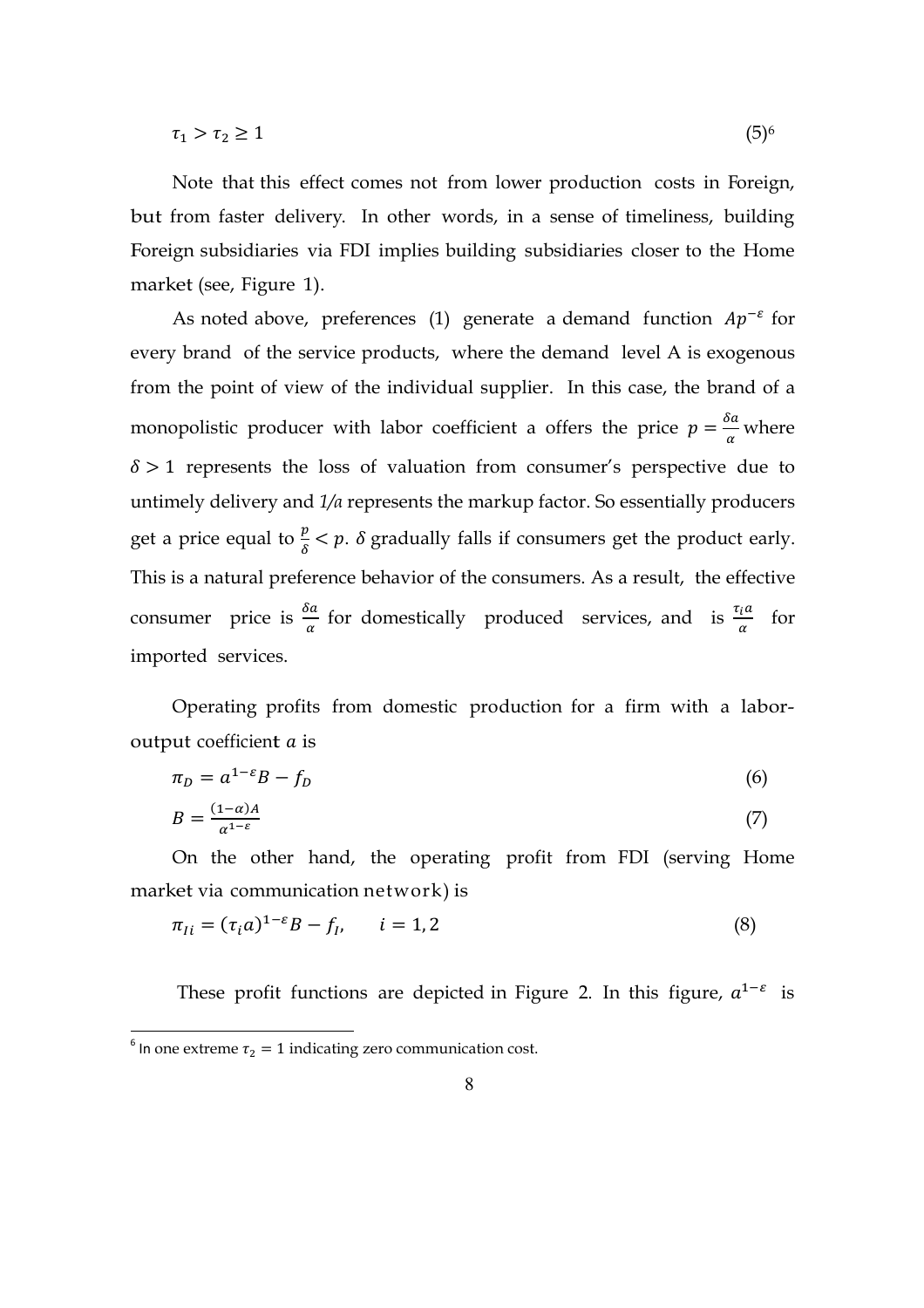represented on the horizontal axis. Since  $\varepsilon > 1$ , this variable increases monotonically with labor productivity 1*/a*, and can be used as a productivity index. Two profit functions are increasing linear functions of this index. More productive firms are therefore more profitable in all these two activities.

The least productive firms expect negative operating profits and therefore exit the industry. This happens to all firms with productivity levels below  $(a_D)^{1-\epsilon}$ . The slope of  $\pi_1$  equals $(\tau_i)^{1-\epsilon}B$ ,  $i = 1, 2$ , which depends on the technological condition of communication network (see (5)). When  $\tau_1 > \delta > 1$ , FDI is always unprofitable (a dotted line). If  $\tau_1 > \delta >$  $\tau_2 > 1$ , firms with productivity above  $(a_l)^{1-\varepsilon}$  gain more from FDI<sup>7</sup>. For this reason, given that  $1 < \tau_2 < \delta$ , firms with productivity levels between  $(a_D)^{1-\epsilon}$  and  $(a_I)^{1-\epsilon}$  choose domestic production while those with higher levels build subsidiaries in Foreign and produce Foreign services. In other words, via time-saving technological improvement, firms with higher productivity begin to build Foreign subsidiaries. The (fixed) costs of building Foreign subsidiaries can be offset by a lower delivery (time) costs of services denoted by  $\delta$ .

# Proposition 1: *Given that*  $1 < \tau_2 < \delta < \tau_1$ , *firms with higher productivity choose to FDI and provide " Foreign" services for Home market.*

It is evident from the figure that the cutoff coefficients are determined by

$$
(\delta a_D)^{1-\varepsilon}B = f_D \tag{9}
$$

$$
[\tau_2^{1-\varepsilon} - \delta^{1-\varepsilon}](a_I)^{1-\varepsilon}B = f_I - f_D \tag{10}
$$

 $\tau$   $\tau_1$  and  $\tau_2$  are the cost of communication in pre and post technological revolution phase, respectively with the condition that  $\tau_2 < \tau_1$ .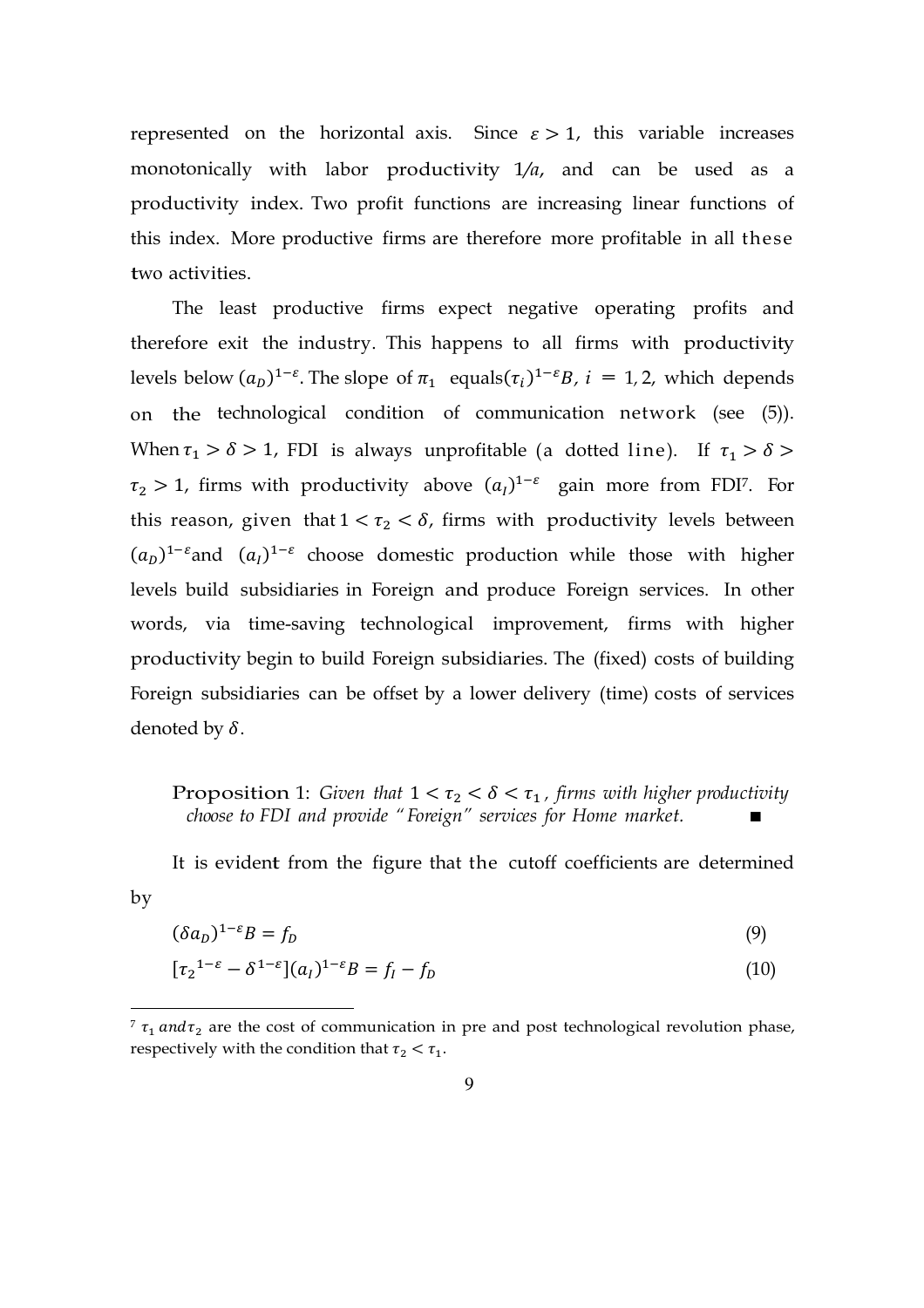Free entry ensures equality between the expected operating profits of a potential entrant and the entry costs  $f_E$ . This condition can be expressed as

$$
([(\tau_2)^{1-\varepsilon} - \delta^{1-\varepsilon}]V(a_I) + V(a_D))B - [G(a_I)(f_I - f_D) + G(a_D f_D)] = f_E \qquad (11)
$$

$$
V(a) = \int_0^a y^{1-\varepsilon} dG(y) \tag{12}
$$

Equations (9)  $-$  (11) provide implicit solutions for the cutoff coefficients  $a<sub>D</sub>$ ,  $a<sub>l</sub>$ , and the demand level B

Combining (9) and (10), the following must be hold:

$$
\frac{a_D}{a_I} = \tau_2 \left(\frac{f_I - f_D}{f_D}\right) \left(\frac{\delta^{1-\varepsilon}}{\tau_2^{1-\varepsilon} - \delta^{1-\varepsilon}}\right)^{1/(\varepsilon - 1)}\tag{13}
$$

From (13), we can obtain the ratio of domestic production relative to FDI sales:

$$
\frac{S_D}{S_I} = \frac{\int_{a_I}^{a_D} (\delta a)^{1-\epsilon} B}{\int_0^{a_I} (\tau_2 a)^{1-\epsilon}} = \left(\frac{\delta}{\tau_2}\right)^{1-\epsilon} \left[\frac{V(a_D)}{V(a_I)} - 1\right]
$$
(14)

In order to explore the effects of productivity dispersion on the ratio  $S_D$  $\frac{\partial D}{\partial S_I}$ , we parametarize *V(a)* by parametarizing the distribution *G(a)*. For expositional purposes, let us use a Pareto distribution with the shape parameter *k*. <sup>8</sup> Then, we can obtain

$$
V(a) = \int_0^a y^{1-\varepsilon} dG(y) = c a^{k-(\varepsilon-1)}
$$
 (15)

where *c* is constant and it is assumed that  $k > (\varepsilon - 1)$  Plugging back in (14), we can obtain

$$
\frac{S_D}{S_I} = \left(\frac{\delta}{\tau_2}\right)^{1-\varepsilon} \left[ \left\{ \left(\frac{f_I - f_D}{f_D}\right) \left(\frac{\delta^{1-\varepsilon}}{\tau_2^{1-\varepsilon} - \delta^{1-\varepsilon}}\right) \right\}^{\frac{k-(\varepsilon-1)}{\varepsilon-1}} - 1 \right]
$$
(16)

<sup>8</sup> See, for example, Helpman *et al.* (2003, 2004)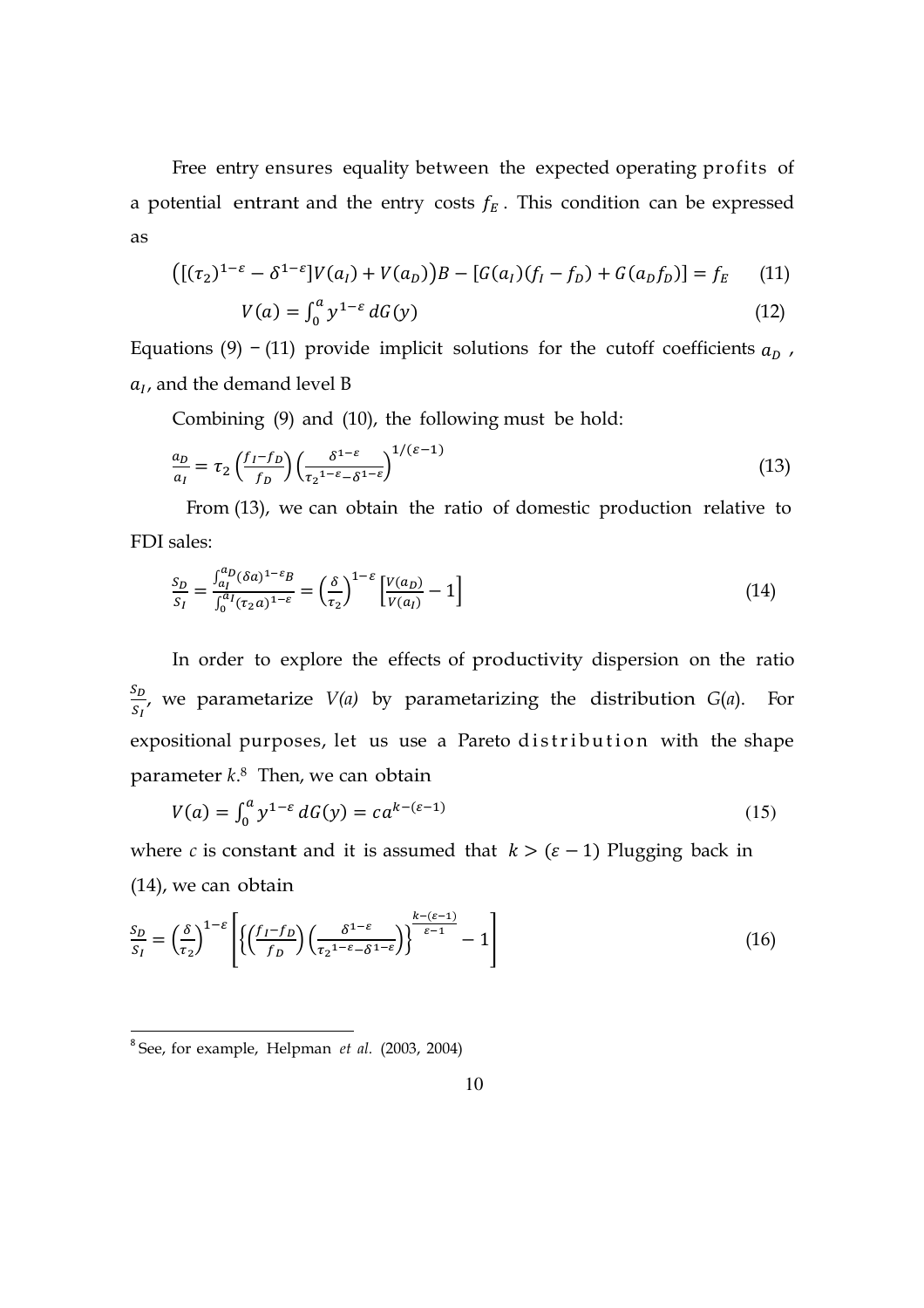It is then straightforward to see that the ratio of domestic production to FDI is decreasing in delivery timeliness of imported services as  $\delta$  is assumed to be a constant because people's valuation for waiting time does not change very quickly. It is also decreasing in productivity dispersion, as parametrized by lower *k*.

Proposition 2: *A decrease in one country's delivery costs for imported services decreases the relative sales of domestic production. Also, an increase in productivity dispersion decreases the relative share of domestic production.*

Let us suppose that Home is a developed country, while Foreign is a developing country. Our result suggests that a time-saving technological change improvement in the developed country, which then requires more services provided with the benefit of time zone differences, triggers high- productivity firms' FDI toward the developing country. Jones and Marjit (2001) argue that, in a world in which the costs of service links are falling drastically, fragmentation of production process offers new opportunities to developing countries. The present result in FDI with high-productivity firms provides some theoretical grounds for such a development process.

#### **3. Conclusions**

In line with Helpman et al (2004) here we have developed a two country model to check if productivity determines the trade pattern in presence of onoverlapping time-zones between trading countries. It has been shown here that, even in absence of any wage differential, a fall in communication cost itself may trigger trade in finished and unfinished services. The pattern of trade we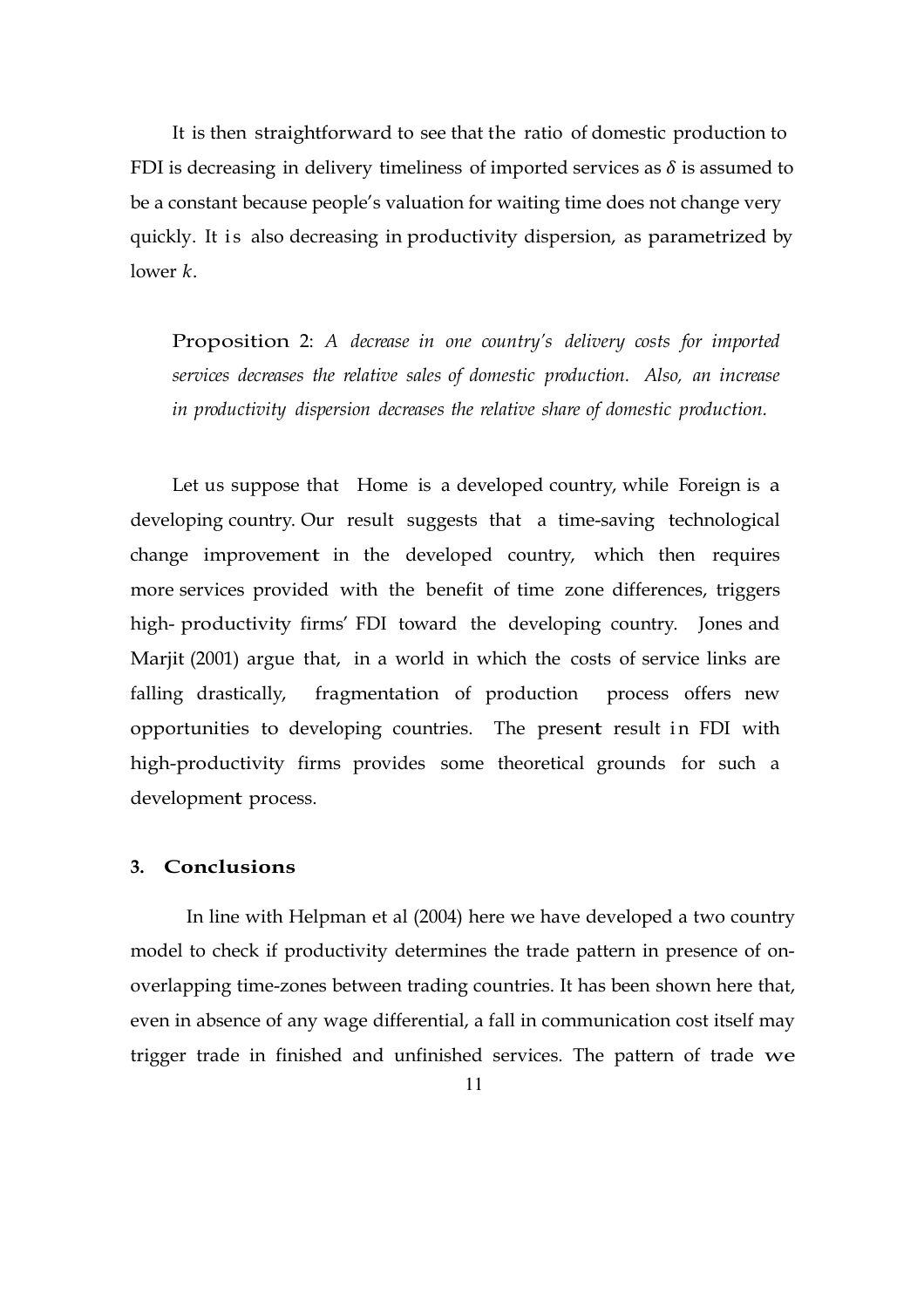describe is different from what is explained in the existing literature. In the same line we also explain why high productive firms opt for FDI in trading countries and import back the finished product. This argument does not naturally go with the traditional arguments for FDI and trade pattern where foreign subsidiaries serve the foreign market. Therefore, introduction of nonoverlapping time zones with low communication cost adds an interesting dimension to the FDI and trade pattern literature. Our results would be strengthened further if one introduces wage differential as predicted in Jones and Marjit (2001).

#### **References**

Anderson, E. (2012) "Longitude matters II: time differences, communication and trade", *Unpublished manuscript*, School of International development, University of East Anglia.

Brainard, S. Lael (1997) "An Empirical Asessment of the Proximity-Concentration Trade-off Between Multinational Sales and Trade," *American Economic Review,* Vol. 87, pp. 520–544.

Brown, Clair and Linden, Greg (2009) *Chips and Change: How Crisis Reshapes the Semiconductor Industry.* Cambridge, MA: MIT Press.

Cairncross, Frances (1997) *The Death of Distance.* Boston, MA: Harvard Business School Press.

Christen, E. (2012) "Time zones matter: The impact of distance and time zones on services trade," *Working Papers 2012-14,* University of Innsbruck.

Costinot, A, J. Vogel and S. Wang (2012) " An elementary theory of global supply chains" *CESifo working paper series 3402*.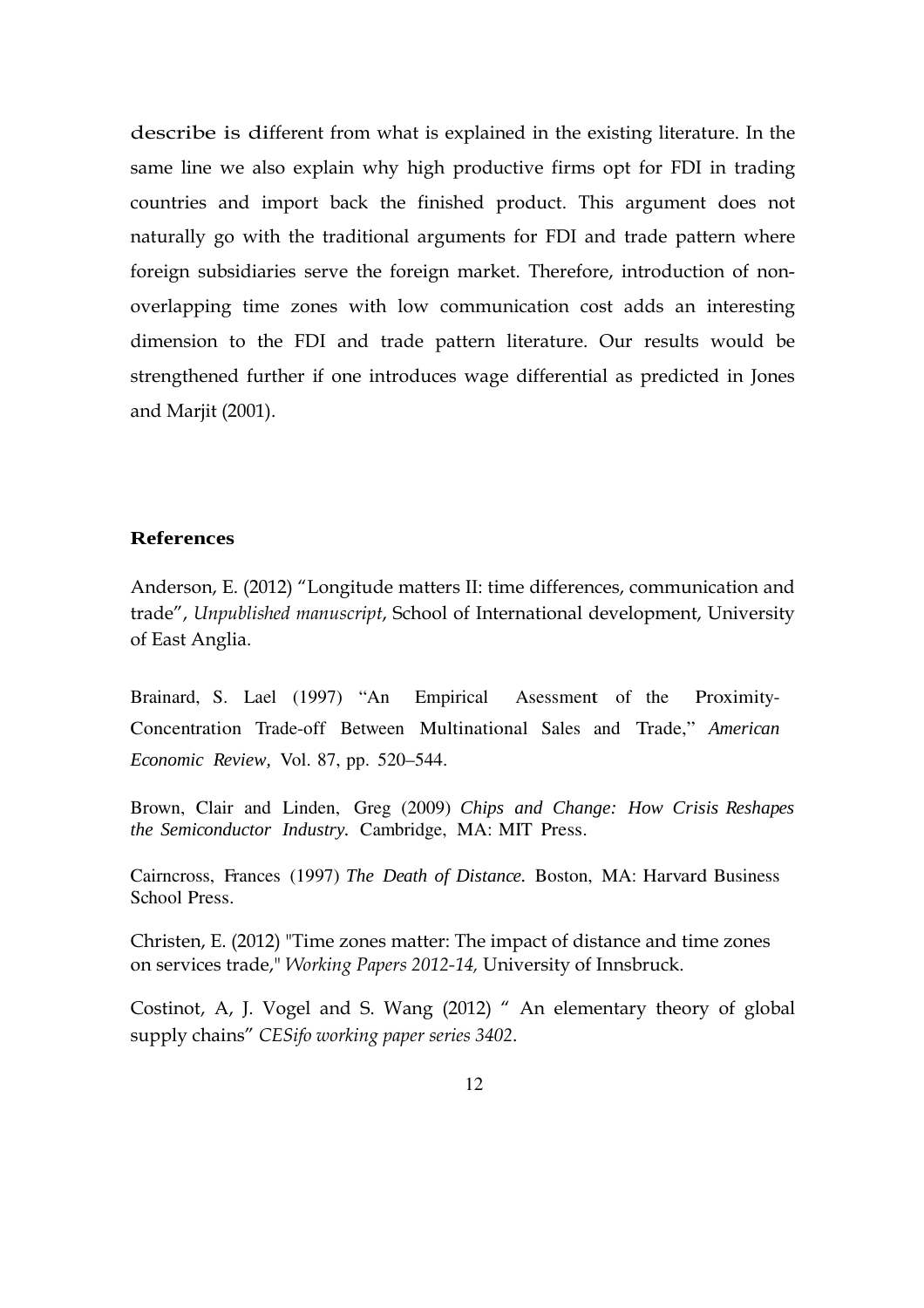Dettmer, B (2011) "International service transactions: Is time a trade barrier in a connected world?, *Jena Economic Research Papers 2011-003*.

Do, Viet and Long, Ngo Van (2008) "International Outsourcing under Monopolistic Competition: Winners and Losers," in Marjit, Sugata and Yu, Eden (Eds.), *Contemporary and Emerging Issues in Trade Theory and Policy.* Emerald Group, Bingly, UK, pp. 345–366.

Grossman, Gene M. and Helpman, Elhanan (2005) "Outsourcing in a Global Economy," *Review of Economic Studies,* Vol. 72, pp. 135–159.

Helpman, Elhanan (2006) "Trade, FDI, and the Organization of Firms," *Journal of Economic Literature,* Vol. 44, pp. 589–630.

Helpman, Elhanan, Melitz, Marc J., and Yeaple, Stephen R. (2003) "Ex- port Versus FDI," National Bureau of Economic Research (Cambridge, MA) Working Paper No. 9439.

Helpman, Elhanan, Melitz, Marc J., and Yeaple, Stephen R. (2004) "Export Versus FDI with Heterogeneous Firms," *American Economic Review,* Vol. 94, pp. 300–316.

Jones, Ronald and Kierzkowski, Henryk (1990) "The Role of Services in Productions and International Trade: a Theoretical Framework," in Jones, Ronald and Kruger, Anne (Eds.), *The Political Economy of In- ternational Trade.*  Blackwell, Oxford, pp. 31–48.

Jones, Ronald, Kierzkowski, Henryk and Lurong, H. (2005) "What does Evidence Tell Us about Fragmentation and Outsourcing?," *International Review of Economics and Finance,* Vol. 14, pp. 305–316.

Jones, Ronald and Marjit, Sugata (2001) "The Role of International Fragmentation in the Development Process," *American Economic Re- view,* Vol. 91, pp. 363–366.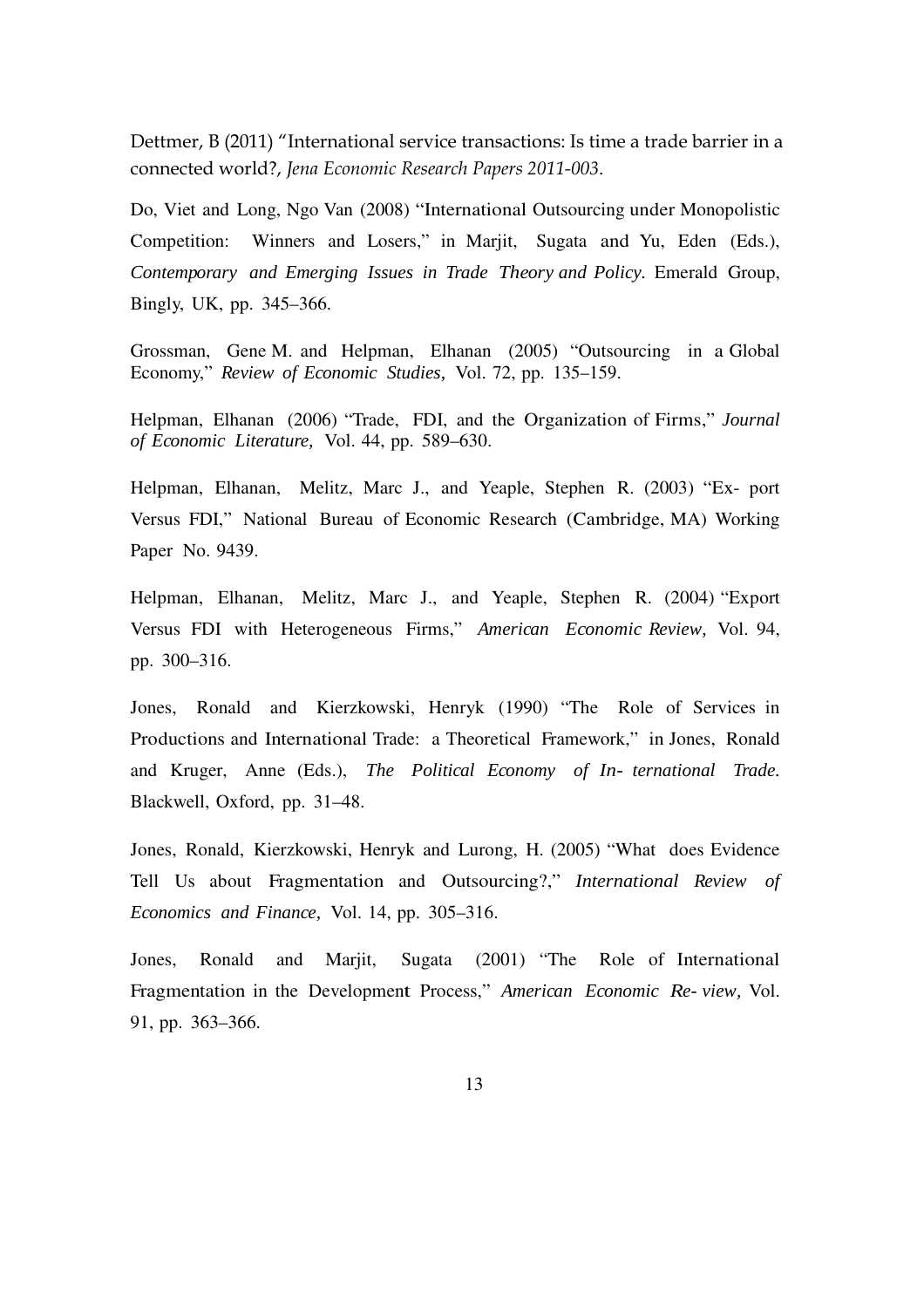Kikuchi, T., Marjit, S., & Mandal, B. (2013). Trade with time zone differences: factor market implications. *Review of Development Economics*, *17*(4), 699-711.

Long, Ngo Van, Riezman, Raymond, and Soubeyran, Antone (2005) "Fragmentation and Services," *North American Journal of Economics and Finance,* Vol. 16, pp. 137–152.

Mandal, B., Marjit, S., & Nakanishi, N. (2014). Time Zones, Factor Prices and Inflow of Educational Capital: Changing Sectoral Composition, mimeo, University at Albany-SUNY.

Marjit, Sugata (2007) "Trade Theory and the Role of Time Zones," *International Review of Economics and Finance,* Vol. 16, pp. 153–160.

Mukherjee, Arijit (2010) "A Note on Firm-Productivity and Foreign Direct Investment," *Economics Bulletin,* Vol. 39. pp. 2107–2111.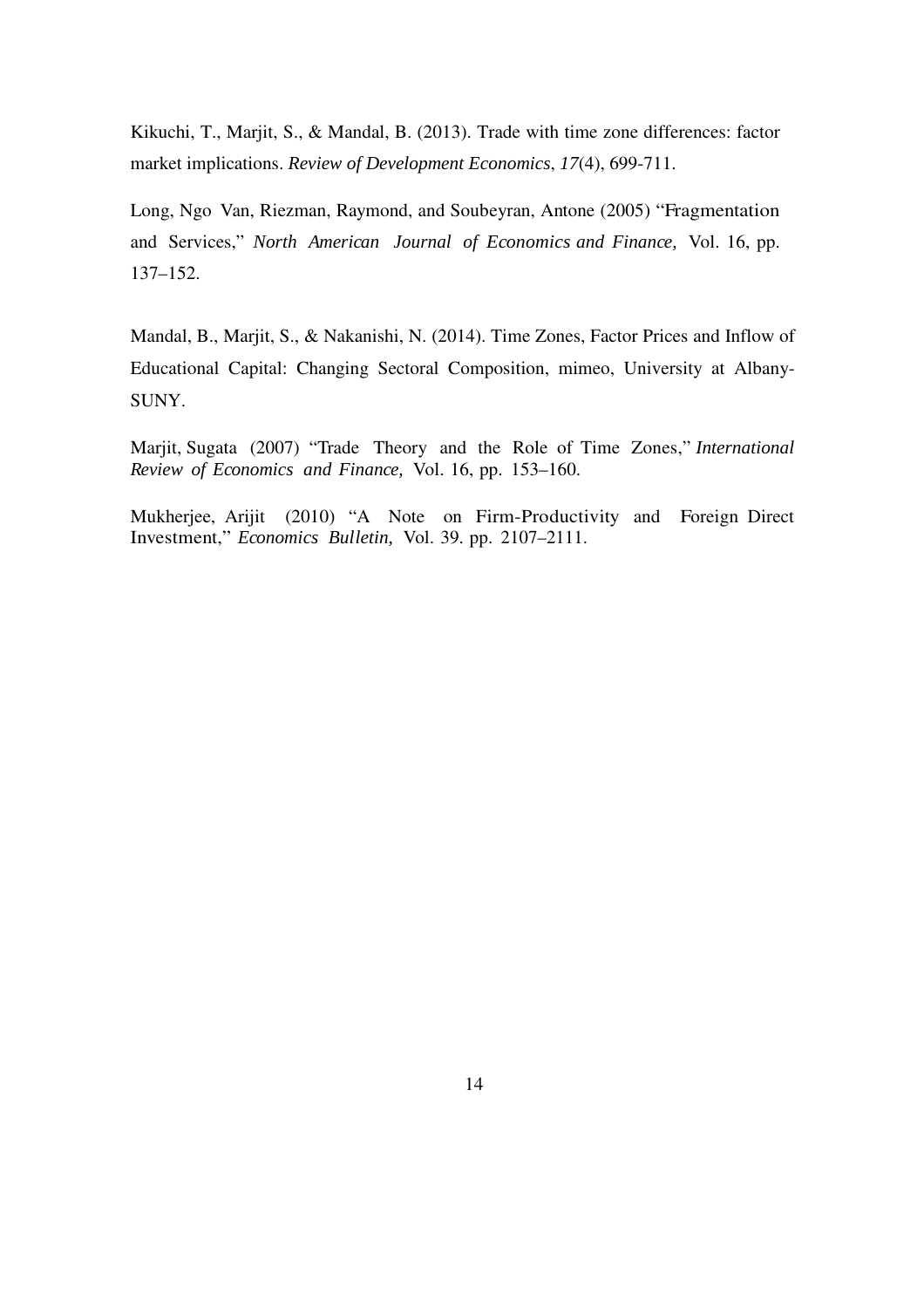